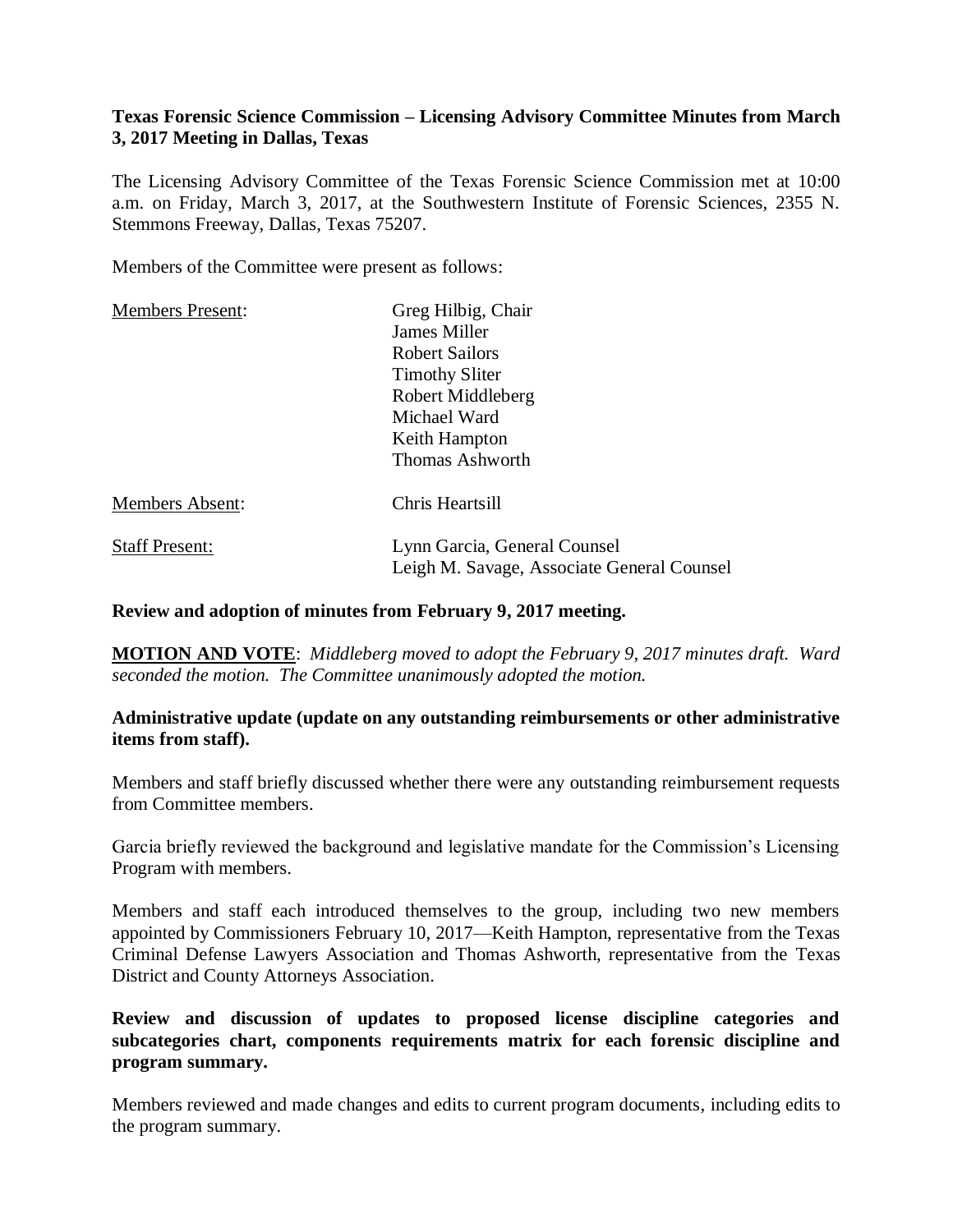Members briefly addressed whether impression evidence should be included in the trace evidence disciplines. Impression evidence is missing from the list of subdisciplines of trace evidence in the list of disciplines and subdisciplines subject to the Commission accreditation requirement. The Commission will address the issue at its next meeting and likely add impression evidence to the list of subdisciplines for trace evidence. Licensing Advisory Committee members agree that impression evidence, particularly footwear and tire tread, should be subject to the accreditation and licensing requirements.

Members discussed that the formal educational requirements for each forensic discipline license may be adjusted to mirror the OSAC's requirements as they are developed in the future, but for now will remain as recommended by the Committee thus far.

Members discussed that the same chemistry specific coursework requirements that apply to controlled substances analysts should also apply to trace evidence analysts working in any of the chemical analysis subdisciplines of trace. Staff will update the draft rules and requirements chart to reflect this change.

**MOTION AND VOTE:** *Hampton moved to match the trace evidence—specifically the chemical analysis subdisciplines of trace evidence—specific coursework requirements with the controlled substance analyst specific coursework requirements. Ward seconded the motion. The Committee unanimously adopted the motion.* 

Members discussed removing microscopic hair analysis from the subdisciplines listed for forensic biology.

**MOTION AND VOTE:** *Sailors moved to remove microscopic hair analysis from the forensic biology subdisciplines list. Sliter seconded the motion. The Committee unanimously adopted the motion.*

Members requested staff add "barrel length determination" to the list of subdisciplines in the draft rules for the firearm/toolmark discipline. Staff will make the edit.

Members discussed adding handwriting analysis to the list of subdisciplines in the draft rules for the questioned documents discipline.

**MOTION AND VOTE:** *Hampton moved to add handwriting analysis to the list of subdisciplines for questioned documents. Ward seconded the motion. The Committee unanimously adopted the motion.*

**Discussion of proposed statistics requirement for examiners applying after January 1, 2019 and potential development of financially accessible, online statistics course for forensic examiners.**

Sliter reported that he reached out to Patrick Buzzini, Professor at Sam Houston State University. Buzzini is willing to work with the Committee and the Commission on the development of an online statistics course. Sliter will follow up with Buzzini again with further details before the Committee's next meeting.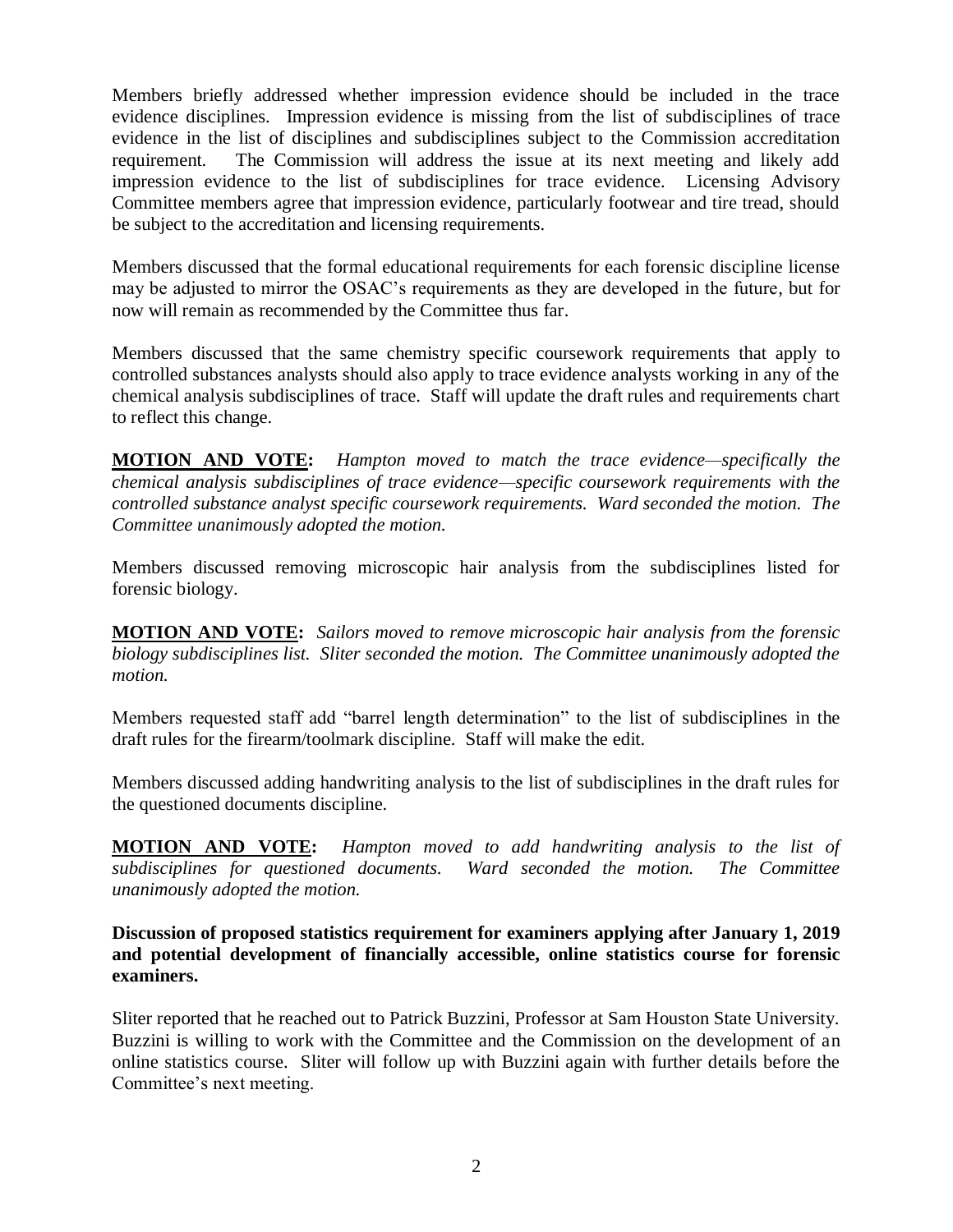## **Review and discussion of proposed draft rules for Licensing Program to be presented to the Commission at its May 26, 2017 quarterly meeting.**

Members discussed changing the continuing forensic education ("CFE") requirements to require at least 4 hours per year of CFE in a licensee's 3-year license cycle.

**MOTION AND VOTE:** *Sliter moved to add the 4-hour yearly requirement for CFE. Ward seconded the motion. The Committee unanimously adopted the motion.* 

Members discussed changing the language in the draft rules to state the licensee's 3-year license cycle will begin on each licensee's birthdate *after* he/she is licensed. Staff will edit the rules to reflect the same. The current rules state the "birthdate the year he/she is licensed."

# **Discussion of proposed general exam requirement, including potential exam developer agreements, topics, structure and administration of the exam and discussion of whether recognized certification body exams may fulfill the general forensic exam requirement.**

Members discussed the general forensic exam requirement and the funding necessary to support the exam development, software and administration. Garcia indicated that the Commission is waiting on notification from the legislature on whether the licensing program will receive the supplemental funding requested to support the exam development and exam software purchase needed to administer the exam.

**MOTION AND VOTE:** *Hampton moved to edit the language in the draft rules to indicate the general forensic exam is a requirement contingent on sufficient appropriation of funds for exam development. Sailors seconded the motion. The Committee unanimously adopted the motion.*

Members discussed the issue of whether certain certification body exams may supplant the general forensic exam requirement. Committee members agree that the available certification body exams do not cover a majority of the topics proposed to be tested on the general forensic exam. Members discussed whether the American Board of Forensic Toxicology's ("ABFT") certification exam may cover some of the requirements expected on the general forensic exam. Garcia suggested requesting the ABFT and/or other certification bodies send a letter to the Commission requesting their certification exam fulfill the Texas general forensic exam requirement and explain which topics are covered on the exam. Members will address the topic again at their next meeting.

## **Review proposed draft list of qualifying Natural Science degrees to fulfill educational component and waiver/exception process for same.**

Members will continue to work on developing a list of generally accepted natural science degrees both in Texas and outside of Texas.

# **Discussion of disciplinary process for licensees as well as application questions/certification for employment.**

Commission member Mark Daniel attended the meeting and addressed Committee members on this agenda item. Daniel explained that the laboratory disclosure form must provide the name of the analyst(s) or actor(s) involved in any potential negligence and/or misconduct. Garcia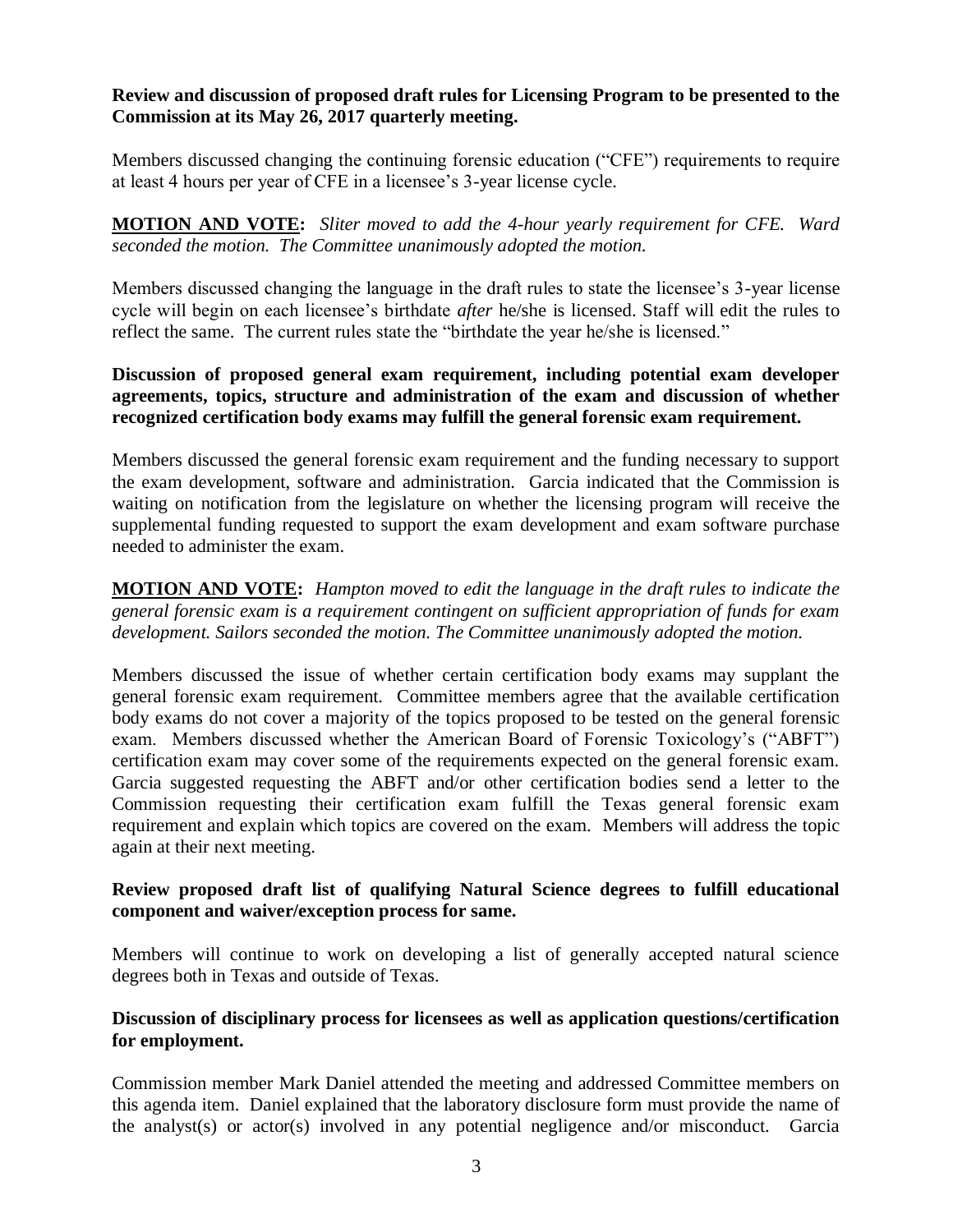explained that the names are now provided. Daniel also requested the Committee recommend to the Commission that the licensing application have questions about an examiner's prior employment, including a list of at least 3 references that can be contacted to verify information on the application. The application should also request the examiner state the circumstances and/or reasons he/she left employment with any previous laboratory, whether in state or out of Texas. The examiner should also be asked to indicate whether he/she has ever been investigated for negligence and/or misconduct related to his/her employment as a forensic scientist.

Committee members directed staff to get copies of the lawyer's board certification application and the nursing application to come up with a draft of these questions for the Forensic Analyst Licensing Application.

## **Discussion of whether federal forensic examiners should be subject to the Texas licensing requirement.**

Members discussed that the law as written subjects federal forensic examiners to both the accreditation requirement and the licensing requirement. Members saw no reason to recommend an exemption from the requirement which applies to Texas state-level criminal cases only.

## **Discussion of whether and how to consider criminal convictions in license application process.**

Members agreed the consideration of criminal convictions should be part of the forensic analyst license application. Members proposed a 10-year window where crimes of moral turpitude committed in the 10 years prior to the application date would be considered by the Committee and/or Commission upon application. Hampton suggested reviewing and modeling some of the rules for nurses with criminal convictions, particularly how the nursing board handles drug convictions for nurses. Staff will conduct research on the issue and come up with draft language in the rules for review at the Committee's next meeting.

## **Discussion regarding testing accommodations for persons with disabilities and special application requirements for current military, military veteran and veteran spouses.**

Members reviewed draft rules on testing accommodations that follow the mandates in the Texas Occupations Code. Members agreed the rules are necessary and approved them as drafted thus far.

### **Update from Texas Association of Crime Lab Directors ("TACLD"), including discussion of any comments and feedback related to the program summary, proposed program timeline, proposed requirements matrix, and proposed general forensic licensing exam.**

There was no representative from the TACLD at this meeting to provide an update.

## **Discussion of legislative recommendations, revisions and/or clarifications to the statutory licensing requirement and report to the legislature for 85th Legislative Session.**

Members did not discuss this agenda item but will continue to follow up with any legislative recommendations for the forensic analyst licensing mandate.